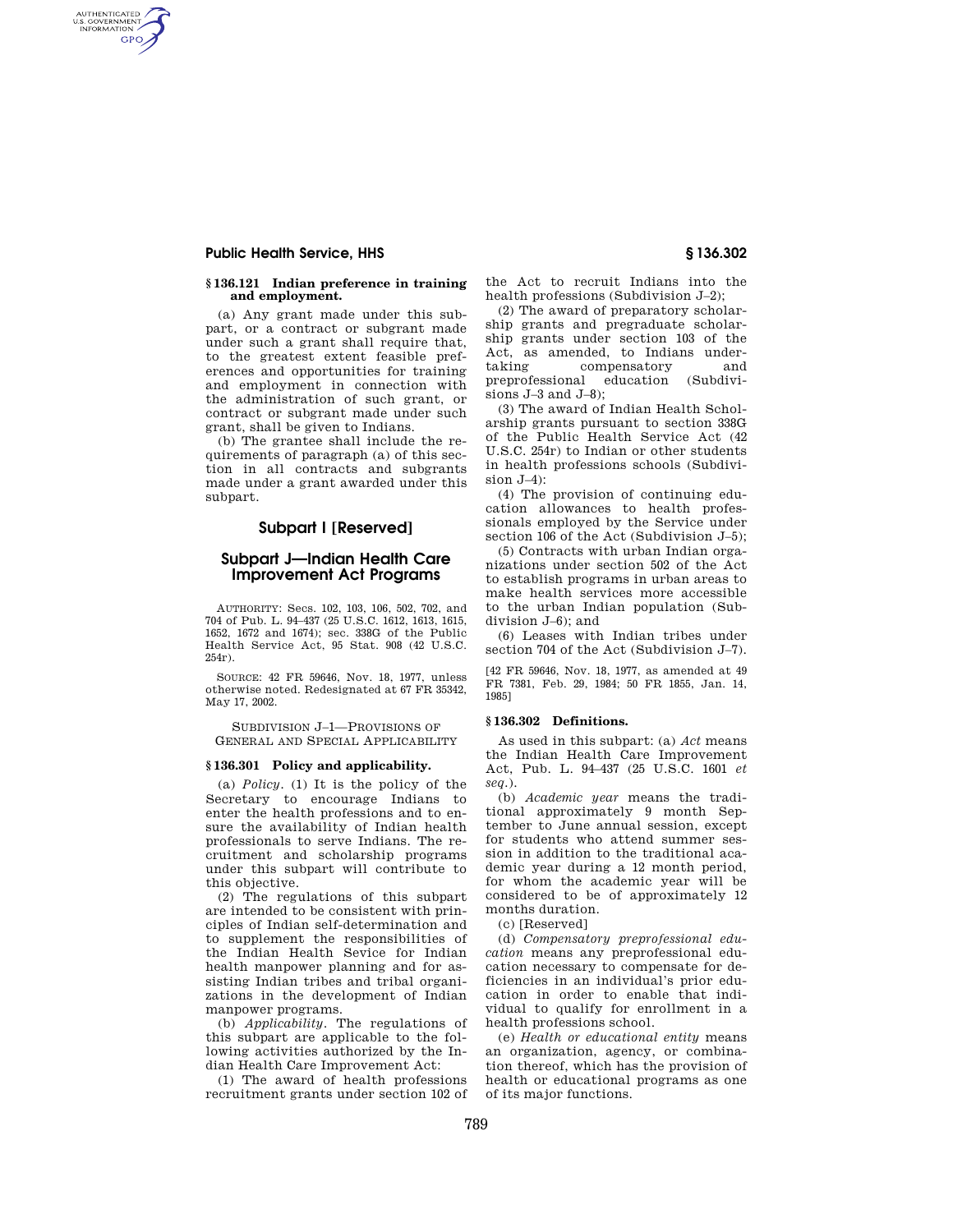(f) *Health professions school* means any of the schools defined in paragraphs (m), (n), or (o) of this section.

(g) *Hospital* means general, tuberculosis, mental, and other types of hospitals, and related facilities such as laboratories, outpatient departments, extended care facilities, facilities related to programs for home health services, self-care units, education or training facilities for health professions personnel operated as an integral part of a hospital, and central services facilities operated in connection with hospitals, but does not include any hospital providing primarily domicillary care.

(h) *Indian* or *Indians* means, for purposes of Subdivisions J–2, J–3, J–4, and J–8 of this subpart, any person who is a member of an Indian tribe, as defined in parargraph (i) of this section or any individual who (1), irrespective of whether he or she lives on or near a reservation, is a member of a tribe, band or other organized group terminated since 1940 and those recognized now or in the future by the State in which they reside, or who is the natural child or grandchild of any such member, or (2) is an Eskimo or Aleut or other Alaska Native, or (3) is considered by the Secretary of the Interior to be an Indian for any purpose, or (4) is determined to be an Indian under regulations promulgated by the Secretary.

(i) *Indian health organization* means a nonprofit corporate body composed of Indians which provides for the maximum participation of all interested Indian groups and individuals and which has the provision of health programs as its principal function.

(j) *Indian tribe* means any Indian tribe, band, nation, or other organized group or community, including any Alaska native village or group or regional or village corporation as defined in or established pursuant to the Alaska Native Claims Settlement Act (43 U.S.C. 1601 *et seq.*), which is recognized as eligible for the special programs and services provided by the United States to Indians because of their status as Indians.

(k) *Nonprofit* as applied to any private entity means that no part of the net earnings of such entity inures or

**§ 136.302 42 CFR Ch. I (10–1–10 Edition)** 

may lawfully inure to the benefit of any private shareholder or individual. (l) [Reserved]

(m) *School of allied health professions*  means a junior college, college, or university—

(1) Which provides, or can provide, programs of education leading to a certificate, or to an associate or baccalaureate degree (or the equivalent or either), or to a higher degree for preparing personnel with responsibilities for supporting, complementing, or supplementing the professional functions of physicians, dentists, and other health professionals in the delivery of health care to patients or assisting environmental engineers and others in environmental health control and preventive medicine activities.

(2) Which, if in a college or univerisity which does not include a teaching hospital or in a junior college, is affiliated through a written agreement with one or more hospitals which provide the hospital component of the clinical training required for completion of such programs of education. The written agreement shall be executed by individuals authorized to act for their respective institutions and to assume on behalf of their institution the obligations imposed by such agreement. The agreement shall provide:

(i) A description of the responsibilities of the school of allied health professions, the responsibilities of the hospital, and their joint responsibilities with respect to the clinical components of such programs of education; and

(ii) A description of the procedure by which the school of allied health professions and the hospital will coordinate the academic and clinical training of students in such programs of education; and

(iii) That, with respect to the clinical component of each such program of education, the teaching plan and resources have been jointly examined and approved by the appropriate faculty of the school of allied health professions and the staff of the hospital.

(3) Which is accredited or assured accreditation by a recognized body or bodies approved for such purpose by the Commissioner of Education of the Department of Health and Human Services.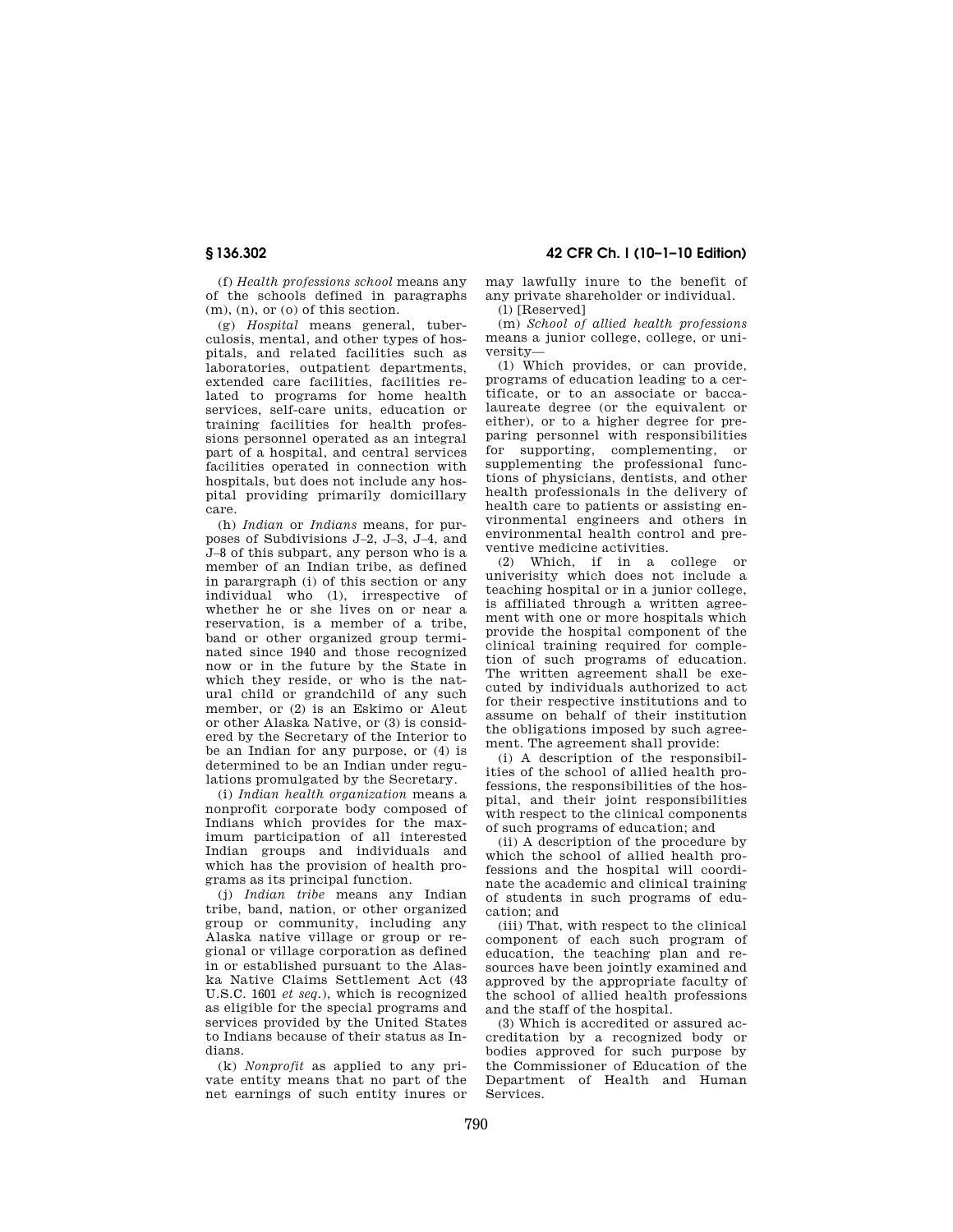# **Public Health Service, HHS § 136.302**

(n) *School of medicine, school of dentistry, school of osteopathy, school of pharmacy, school of optometry, school of podiatry, school of veterinary medicine,*  and *school of public health* means a school which provides training leading, respectively, to a degree of doctor of medicine, a degree of doctor of dental surgery or an equivalent degree, a degree of doctor of osteopathy, a degree of bachelor of science in pharmacy or an equivalent degree, a degree of doctor of podiatry or an equivalent degree, and graduate degree in public health, and including advanced training related to such training provided by any such school, and is accredited or assured accreditation by a recognized body or bodies approved for such purpose by the Commissioner of Education of the Department of Health and Human Services.

(o) *School of nursing* means a collegiate, associate degree, or diploma school of nursing, as those terms are defined below:

(1) The term *collegiate school of nursing* means a department, division, or other administrative unit in a college or university which provides primarily or exclusively a program of education in professional nursing and allied subjects leading to the degree of bachelor of arts, bachelor of science, bachelor of nursing, or to an equivalent degree, or to a graduate degree in nursing, and including advanced training related to such program of education provided by such school, but only if such program, or such unit, college or university is accredited;

(2) The term *associated degree school of nursing* means a department, division, or other administrative unit in a junior college, community college, college, or university which provides primarily or exclusively a two-year program of education in professional nursing and allied subjects leading to an associate degree in nursing or to an equivalent degree, but only if such program, or such unit, college or university is accredited;

(3) The term *diploma school of nursing*  means a school affiliated with a hospital or university, or an independent school, which provides primarily or exclusively a program of education in professional nursing and allied subjects leading to a diploma or to equivalent indicia that such program has been satisfactorily completed, but only if such program, or such affiliated school or such hospital or university or such independent school is accredited.

(4) The term *accredited* as used in this subsection when applied to any program of nurse education means a program accredited or assured accreditation by a recognized body or bodies, or by a State agency, approved for such purpose by the Commissioner of Education of the Department of Health and Human Services and when applied to a hospital, school, college, or university (or a unit thereof) means a hospital, school, college, or university (or a unit thereof) which is accredited or assured accreditation by a recognized body or bodies, or by a State agency, approved for such purpose by the Commissioner of Education of the Department of Health and Human Services.

(p) *Secretary* means the Secretary of Health and Human Services and any other Officer or employee of the Department of Health and Human Services to whom the authority involved has been delegated.

(q) *Service* means the Indian Health Service.

(r) *State or local government* means any public health or educational entity which is included within the definition of State or local government in 45 CFR 74.3 and Indian tribes or tribal organizations.

(s) *Tribal organization* means the elected governing body of any Indian tribe or any legally established organization of Indians which is controlled by one or more such bodies or by a board of directors elected or selected by one or more such bodies (or elected by the Indian population to be served by such organization) and which includes the maximum participation of Indians in all phases of its activities.

(t) *Urban center* means any city, with a population of 10,000 or more as determined by the United States Census Bureau, which the Secretary determines has a sufficient urban Indian population with unmet health needs to warrant assistance under title V of the Act.

(u) *Urban Indian* means any individual who resides in an urban center,